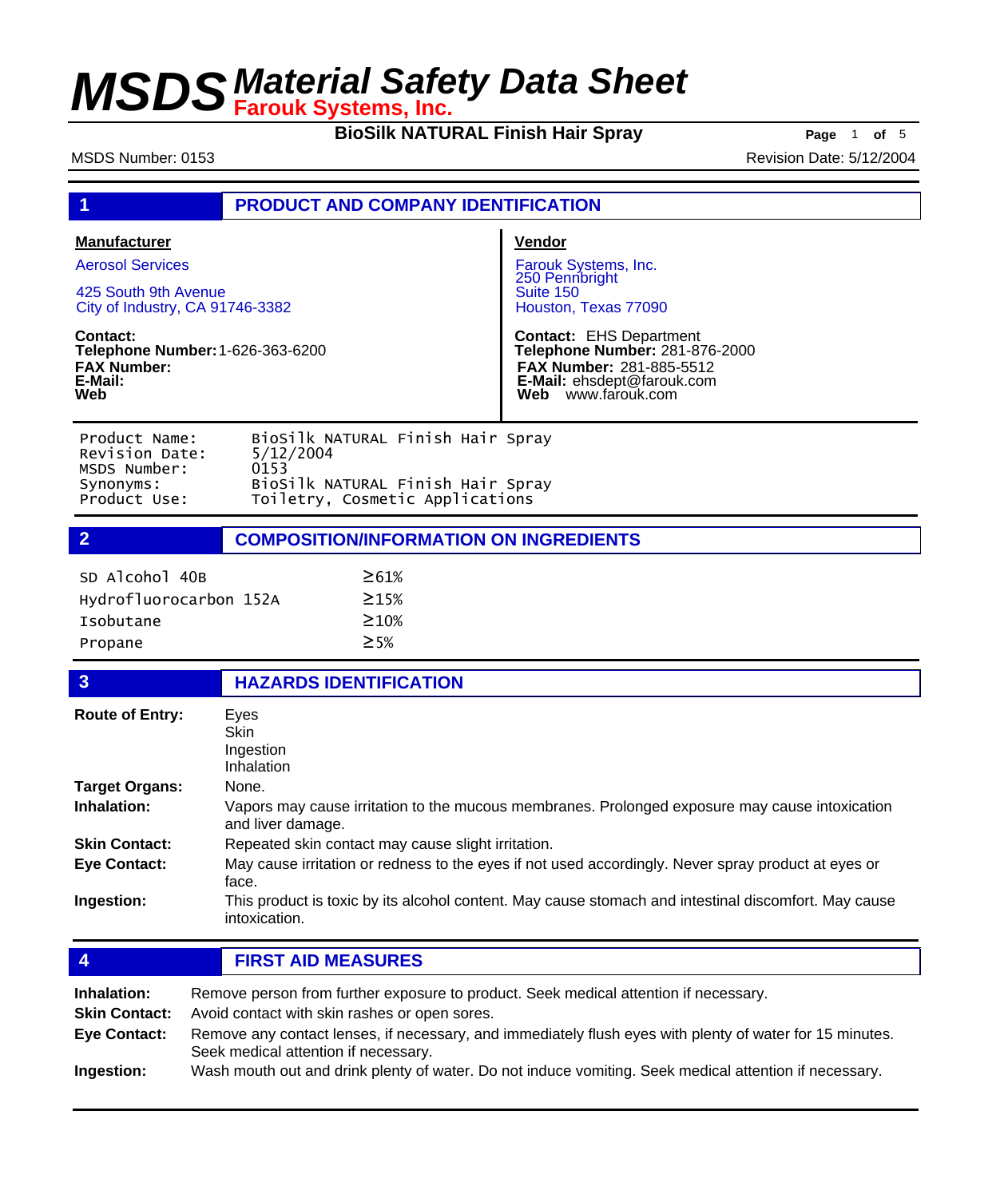**BioSilk NATURAL Finish Hair Spray Page** 2 of 5

MSDS Number: 0153 Revision Date: 5/12/2004

### **5 FIRE FIGHTING MEASURES**

FLASHPOINT AND METHOD: >105° F TAG Open Cup AUTO IGNITION TEMP: N/A

FLAMMABLE CLASS: NFPA rating of 3. BURNING RATE OF SOLID: Not available

GENERAL HAZARDS: Evacuate personnel downwind of fire to avoid inhalation of fumes and smoke. Do not use while smoking. Do not crush or puncture containers. Keep away from children. Do not use near open flames or heated surfaces.

EXTINGUISHING METHODS: Chemical type foam, CO2(Carbon Dioxide), Dry Chemical, Water Fog

FIRE FIGHTING PROCEDURES: This product is a flammable substance. However, hazardous decomposition and combustion products may be formed in a fire situation. Cool exposed containers with water spray to prevent overheating.

FIRE FIGHTING EQUIPMENT: Respiratory and eye protection are required for fire fighting personnel. Full protective equipment (Bunker Gear) and self contained breathing apparatus (SCBA) should be used for all indoor fires and significant outdoor fires. For small outdoor fires, which may be easily extinguished with a portable fire extinguisher, use of a SCBA may not be needed.

## **6 ACCIDENTAL RELEASE MEASURES**

SMALL SPILL: When a spill occurs, use absorbent material on the substance. Dispose of the material according to all local, state and federal regulations. Always use an absorbent material when cleaning up a spill.

ENVIRONMENTAL PRECAUTIONS: Avoid run-off or release into sewers, stormdrains and waterways.

GENERAL PRECAUTIONS: Remove containers away from oxidizing materials.

## **7 HANDLING AND STORAGE**

Use appropriate personal protective equipment as specified in Section 8. Handle in a manner consistent with good household/personal techniques and practices. **Handling Precautions:** Keep containers/bottles securely sealed when not in use. Store in cool/dry conditions that do not exceed room temperature. **Storage Requirements:**

### **8 EXPOSURE CONTROLS/PERSONAL PROTECTION** These recommendations provide general guideance for handling this product safely. Because specific use conditions may vary, safety procedures should be developed for each specific application of this product. When developing procedures, always consider potential waste, disposal and personal safety issues. **Engineering Controls:** EYES AND FACE: For reasonable foreseeable uses of this product, eye and face protection is not required. SKIN: For reasonable foreseeable uses of this product, skin protection is not required. RESPIRATORY: For reasonable foreseeable uses of this product, respiratory protection is not required. **Protective Equipment:** EXPOSURE GUIDELINES: Overexposure is unlikely. Since all parameters cannot be foreseen, the use of engineering controls to reduce exposure may be necessary.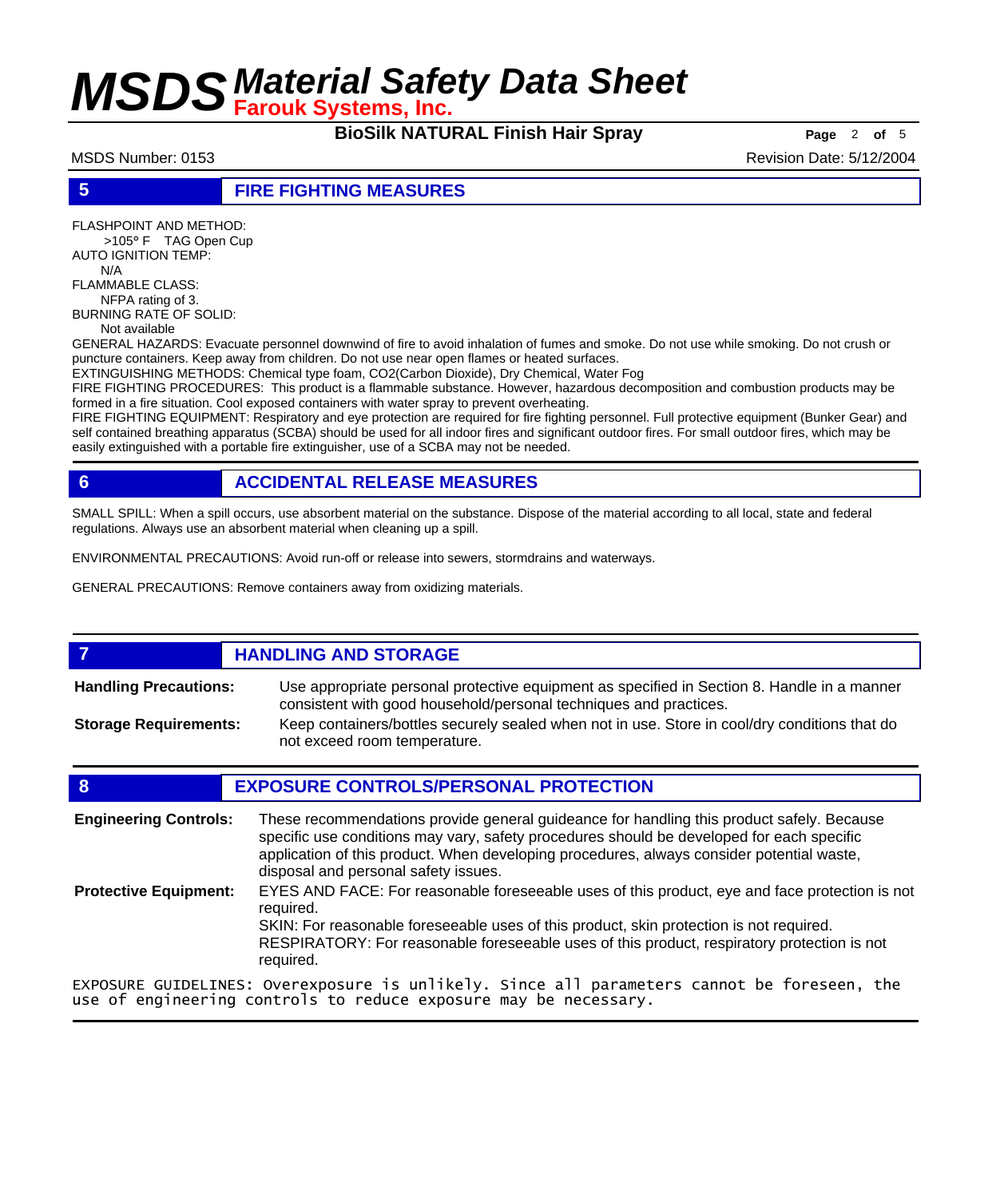**BioSilk NATURAL Finish Hair Spray Page** 3 of 5

MSDS Number: 0153 Revision Date: 5/12/2004

### **9 PHYSICAL AND CHEMICAL PROPERTIES**

| Appearance:            | Clear, colorless to pale yellow liquid |
|------------------------|----------------------------------------|
| <b>Physical State:</b> | Liquid                                 |
| Odor:                  | Characteristic hairspray odor          |
| pH:                    | About 6.5(1:10 Dilution in Water)      |
| <b>Vapor Pressure:</b> | 58 PSIG @ 70° F                        |
| <b>Vapor Density:</b>  | N/A                                    |
|                        |                                        |

**Boiling Point:** >172° F **Freezing/Melting Pt.:** N/A **Solubility:** Disperses easily in water. **Spec Grav./Density:** 0.82

| 10 <sub>1</sub>                          | <b>STABILITY AND REACTIVITY</b> |                                                                                                                                                   |
|------------------------------------------|---------------------------------|---------------------------------------------------------------------------------------------------------------------------------------------------|
| Stability:                               |                                 | YES                                                                                                                                               |
| <b>Conditions to avoid:</b>              |                                 | Extreme temperatures. Heat, sparks, flame and contact with strong oxidizing<br>liquids. This product is an aerosol and should not be incinerated. |
| Materials to avoid (incompatability):    |                                 | Keep away from oxidizing materials and flame.                                                                                                     |
| <b>Hazardous Decomposition products:</b> |                                 | Carbon Monoxide and unidentified organic compounds may be formed during<br>combustion.                                                            |
| <b>Hazardous Polymerization:</b>         |                                 | Will Not Occur.                                                                                                                                   |

**11 TOXICOLOGICAL INFORMATION**

ACUTE: DERMAL LD50: Not available. ORAL LD50: Not available. INHALATION LC50: Not available. EYE EFFECTS: This product may cause irritation to eyes if not used under normal conditions. TARGET ORGANS: NONE. SENSITIZATIONS: Not available. CARCINOGENICITY: IARC: Listed by IARC - No. NTP: Listed by NTP - No. OSHA: Listed by OSHA - No.

MUTAGENICITY: Not available. REPRODUCTIVE EFFECTS: None. TERATOGENIC EFFECTS: Not available.

### **12 ECOLOGICAL INFORMATION**

ENVIRONMENTAL DATA: Not available. ECOTOXICOLOGICAL INFO: Not available. DISTRIBUTION: Not available. CHEMICAL FATE INFO: Not available.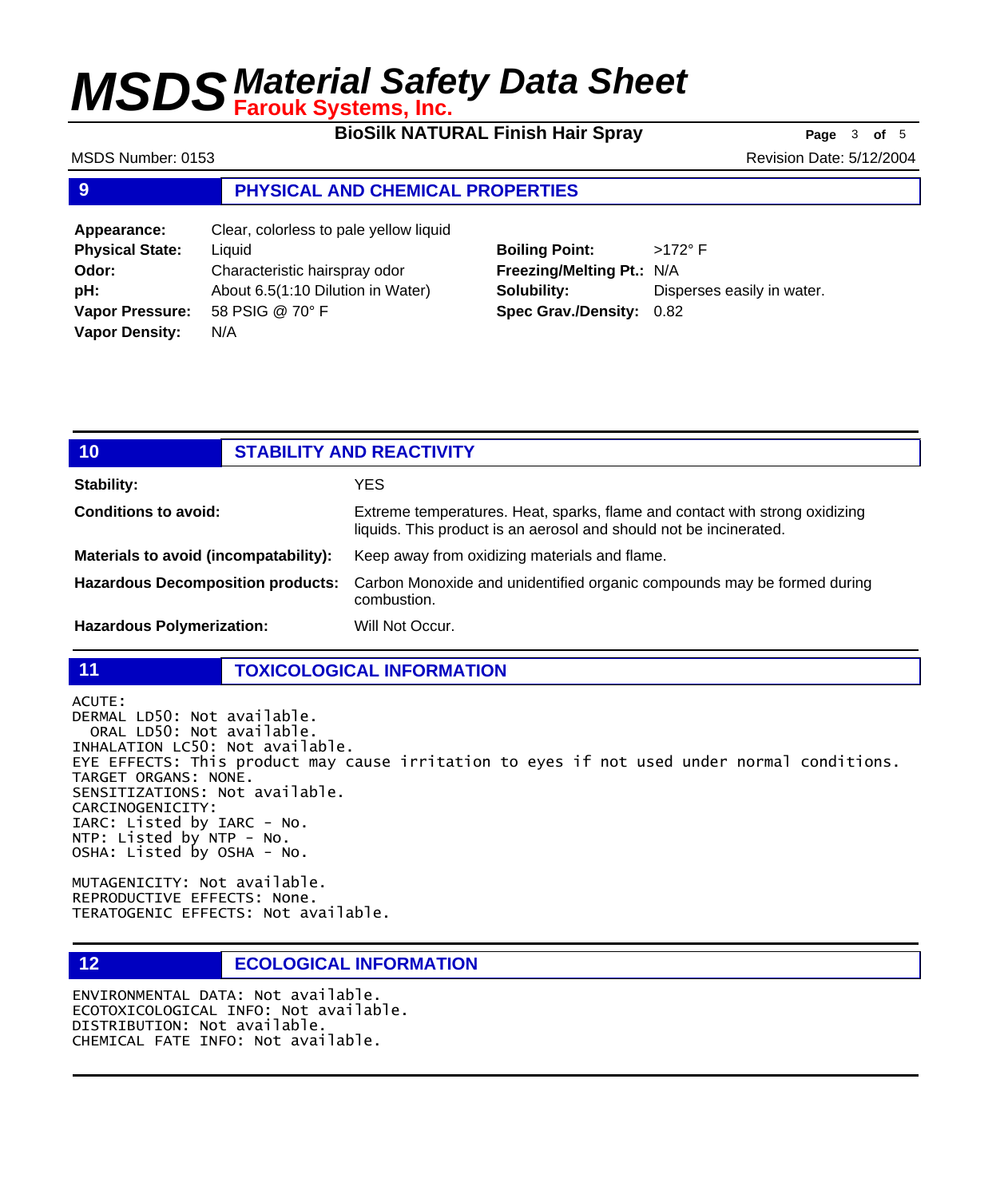**BioSilk NATURAL Finish Hair Spray** Page 4 of 5

MSDS Number: 0153 Revision Date: 5/12/2004

### **13 DISPOSAL CONSIDERATIONS**

US EPA Waste Number and Descriptions:

DISPOSAL METHOD: Controlled release of diluted product into a biological wastewater treatment plant. COMPONENT WASTE NUMBER: No EPA Waste Numbers are applicable for this product's components. DISPOSAL INSTRUCTIONS: Dispose of waste material according to local, state and federal rules and regulations.

**14 TRANSPORT INFORMATION**

This product is regulated as a hazardous material by the United States (DOT) or Canadian (TDG) transportation regulations.

DOT CLASSIFICATION: Shipping Name: Consumer Commodity Class: ORM-D

IMDG CLASSIFICATION: Shipping Name: AEROSOLS, UN1950, Limited Quantities. Class: 2.1

IATA CLASSIFICATION: Shipping Name: Consumer Commodity, ID 8000 Class: 9, Miscellaneous Pkg Inst - 910

Inside the United States CHEMTREC

1-800-424-9300 1-703-527-3887

## **15 REGULATORY INFORMATION**

UNITED STATES: SARA TITLE III (Superfund Amendments and Reauthorization Act) 311/312 HAZARD CATEGORIES Fire: No. Pressure Generating: No. Reactivity: No. Acute: No. 313 REPORTABLE INGREDIENTS: Not applicable. TITLE III NOTES: None. CERCLA(Comprehensive Response, Compensation, and Liability Act) CERCLA RQ: None. TSCA(Toxic Substance Release Act) TSCA REGULATORY: All ingredients are listed in the TSCA Inventory. CANADA: WHMIS(WORKER HAZARDOUS MATERIAL INFORMATION SYSTEM) This product is WHMIS controlled. CANADIAN INGREDIENT DISCLOSURE LIST: This product contains Ethanol, which is listed on the "Ingredient Disclosure List". CANADIAN ENVIRONMENTAL PROTECTION ACT: All intentional ingredients are listed on the DSL(Domestic Substance List). EUROPEAN COMMUNITY: EU REGULATORY: All intentional ingredients are listed on the European's EINECS Inventory.

STATE REGULATIONS: Not available. LOCAL REGULATIONS: Not available.